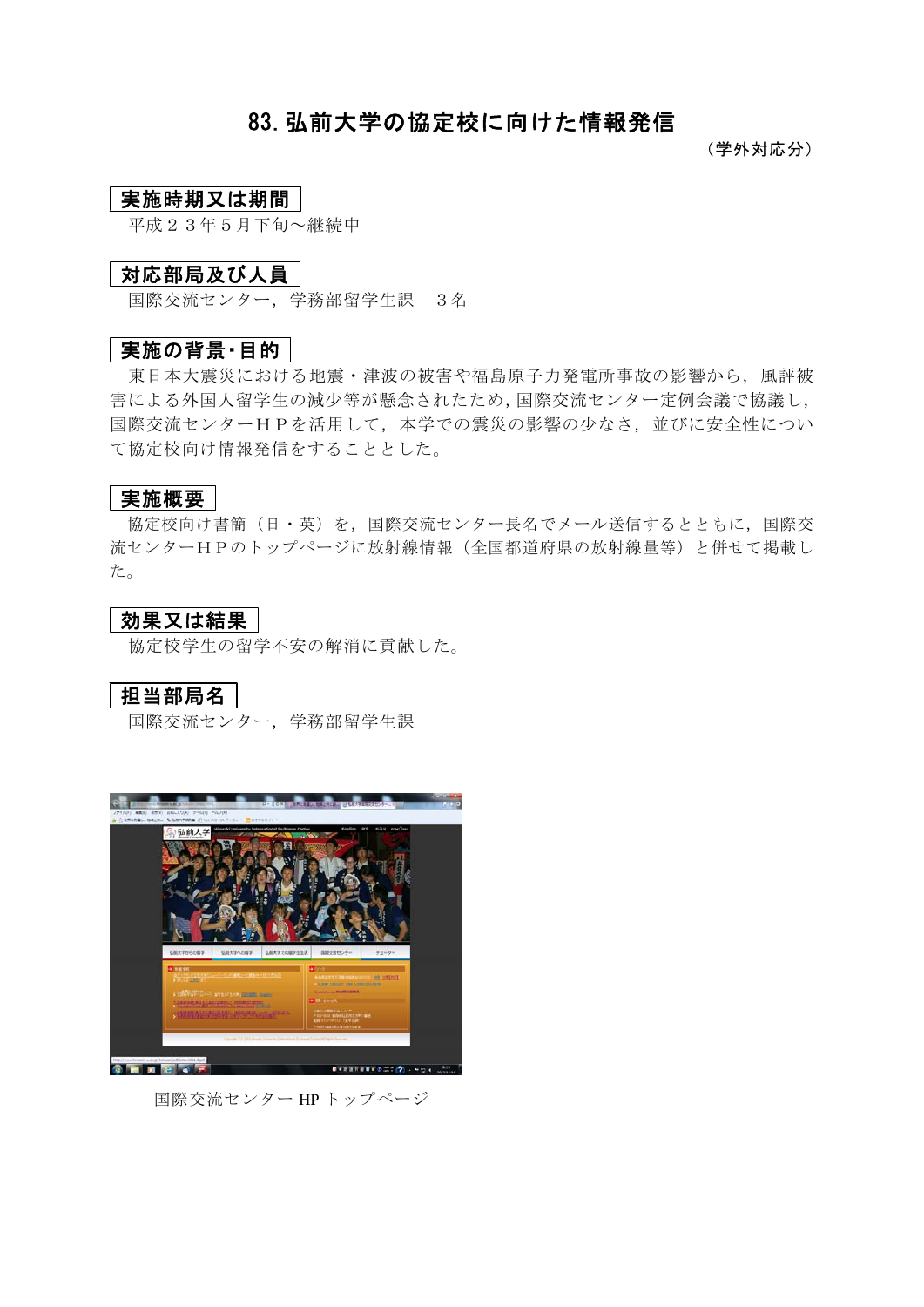Dear Sir and Ma'am

We wish to take this opportunity to inform you that I, Jun ONISHI, took over director position of international exchange center of Hirosaki University from Prof. Dr. Kuramata as of April 1st 2011. Your continuous kind support to our center and myself will be highly appreciated.

As you are already aware, a heavy earthquake occurred at the north-east part of Japan and many Japanese were victims of the tsunami created by this earthquake. As we are far from these tsunami hit areas (the epicenter is 300~400 kilometer to the southeast of Hirosaki ), we have not been affected. Our students included international exchange students have already started a normal academic life without any difficulties. If you are concerned about the residual radiation level of Aomori Prefecture, you can refer to our home page.

We believe that we, Japanese will recover from this most difficult situation and make every effort to reconstruct our country as soon as possible. This is our wish that this difficult situation will even strengthen our friendship and collaborations between your university and Hirosaki University.

Sincerely yours,

Professor Dr. Jun ONISHI. Director, International Exchange Center Hirosaki University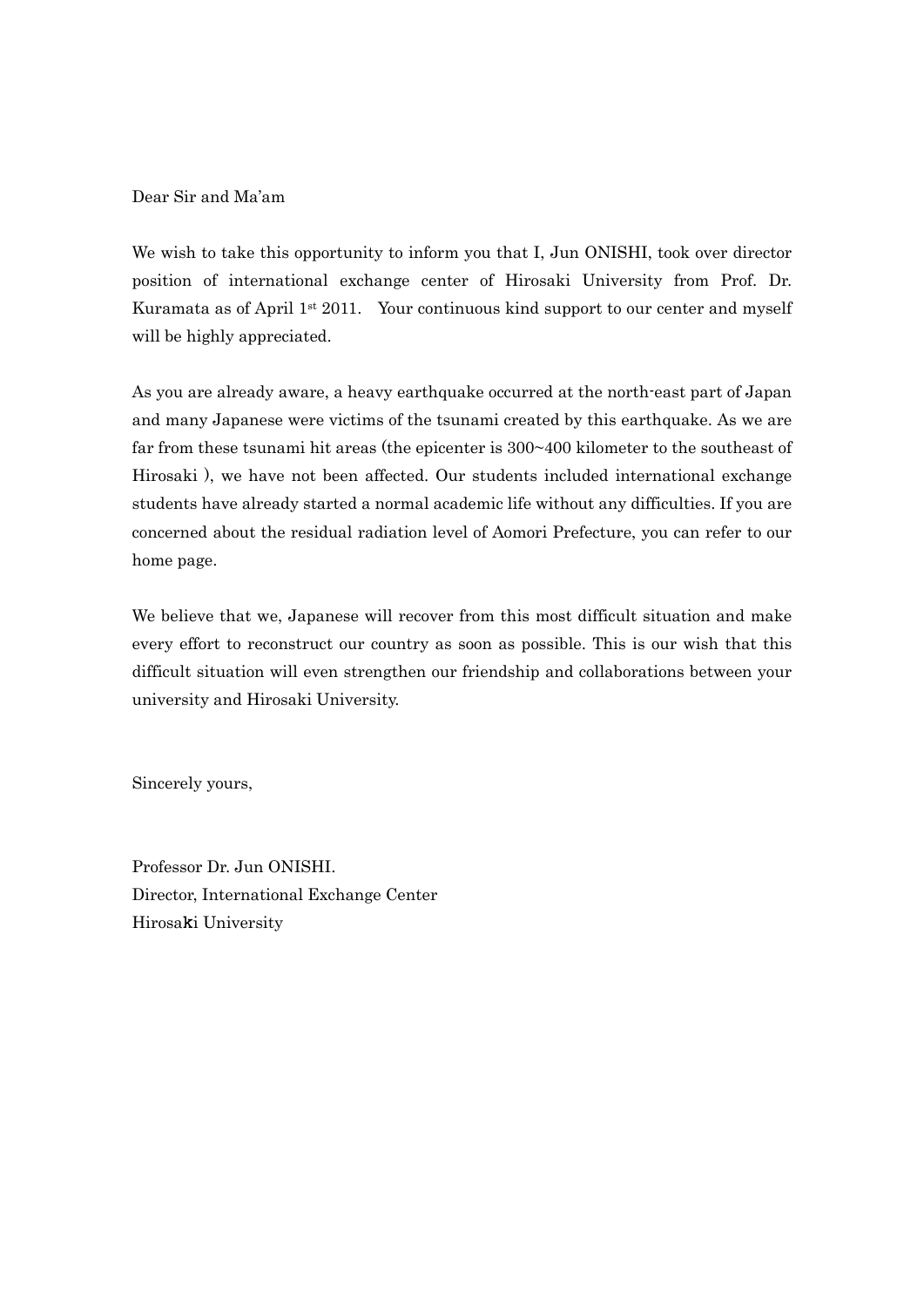#### 拝啓

 私、2011 年 4 月 1 日付けで倉又秀一から国際交流センター長の職を引き継ぎました大西 純でございます。 倉又在任中は皆様方から暖かいご支援をいただき、この場を借りて厚 く御礼申し上げます。私も微力ながら、職務に全力を尽くす所存でございますので、ご指 導・ご鞭撻のほどよろしくお願い申し上げます。

 さて皆様ご承知のとおり、この 3 月 11 日に日本の東北部で巨大な地震が発生し、地震に よる津波で多くの日本人が犠牲となりました。本学は幸いにも、津波が襲った地域から距 離が離れていたため、被害はありませんでした(地震の震源地は、弘前市から 300-400 キ ロ南東にあります)。また福島原子力発電所の放射線漏えいの影響も特になく、交換留学生 を含め、本学の学生はすでに何の支障もなく通常の学生生活を開始しており、皆様方に心 配をおかけしましたが、恙なく過ごしております。(尚、青森県の放射線レベルについては、 本学国際交流センターのホームページをご参照いただければ詳細確認できると存じます。)

 国際交流センターは今後ともより充実した海外協定校並びに諸関係機関との関係を築く ため、日々努力していく所存です。今後とも、何卒よろしくお願い申し上げます。

敬具

弘前大学 国際交流センター長 教授・博士 大西 純